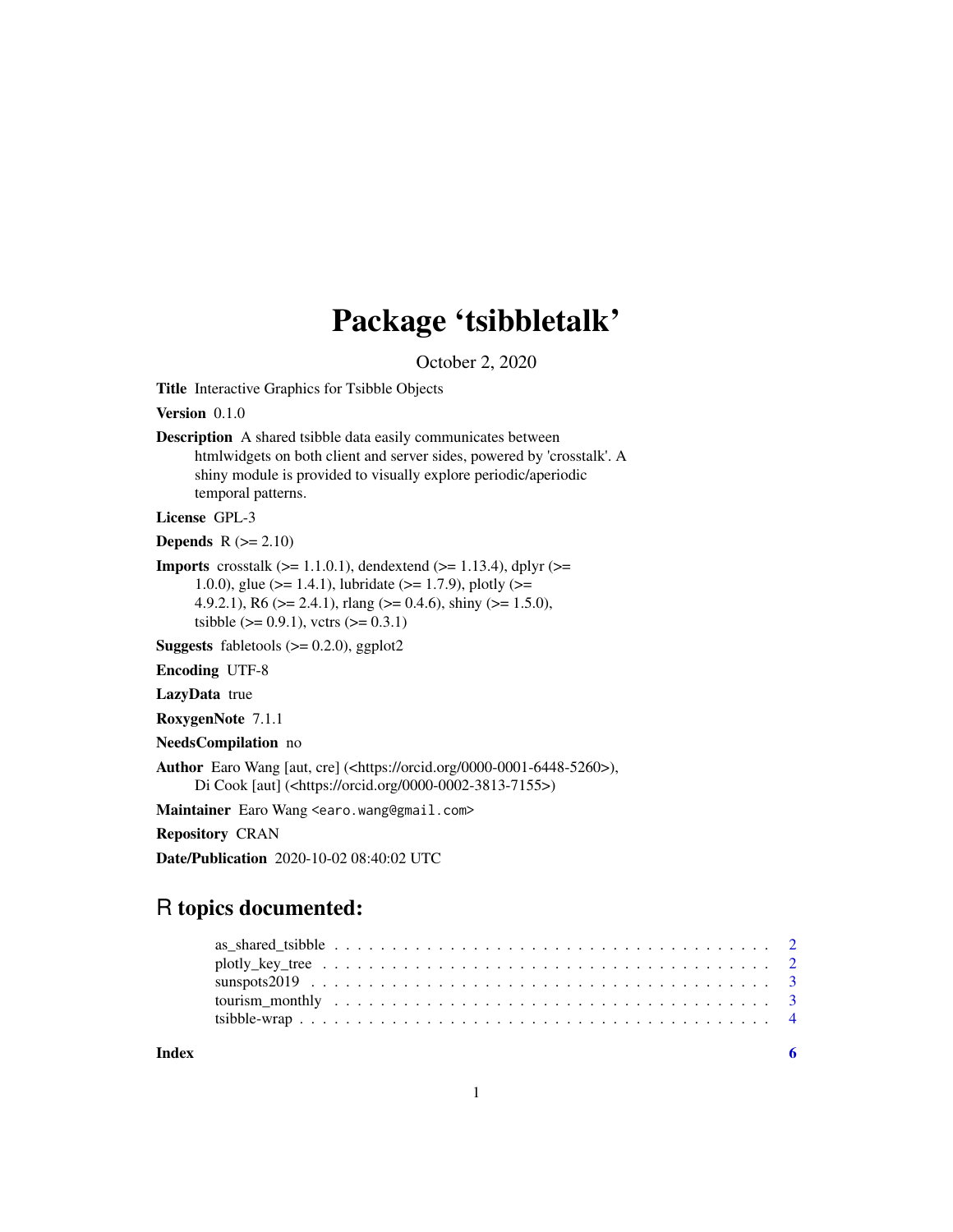<span id="page-1-0"></span>as\_shared\_tsibble *Coerce to a shared tsibble from tsibble*

#### Description

Coerce to a shared tsibble from tsibble

#### Usage

```
as_shared_tsibble(x, spec)
```
#### Arguments

| $\mathsf{X}$ | A tsibble.                                                                                                                                                             |
|--------------|------------------------------------------------------------------------------------------------------------------------------------------------------------------------|
| spec         | A formula to specify tsibble key structures. By default, crossing structures (i.e.<br>$key1 * key2$ are assumed for the key. The required specification for nesting is |
|              | parent / child.                                                                                                                                                        |

#### Examples

```
library(tsibble)
as_shared_tsibble(tourism, spec = (State / Region) * Purpose)
```
plotly\_key\_tree *Plot nesting structures in shared tsibbles using plotly*

#### Description

Plot nesting structures in shared tsibbles using plotly

#### Usage

```
plotly_key_tree(data, height = NULL, width = NULL, ...)
```
#### Arguments

| data   | A shared tsibble.               |
|--------|---------------------------------|
| height | height                          |
| width  | width                           |
| .      | arguments supplied to subplot() |

#### Examples

```
if (interactive()) {
 shared_tourism <- as_shared_tsibble(tourism_monthly,
    spec = (State / Region) * Purpose)
 plotly_key_tree(shared_tourism)
}
```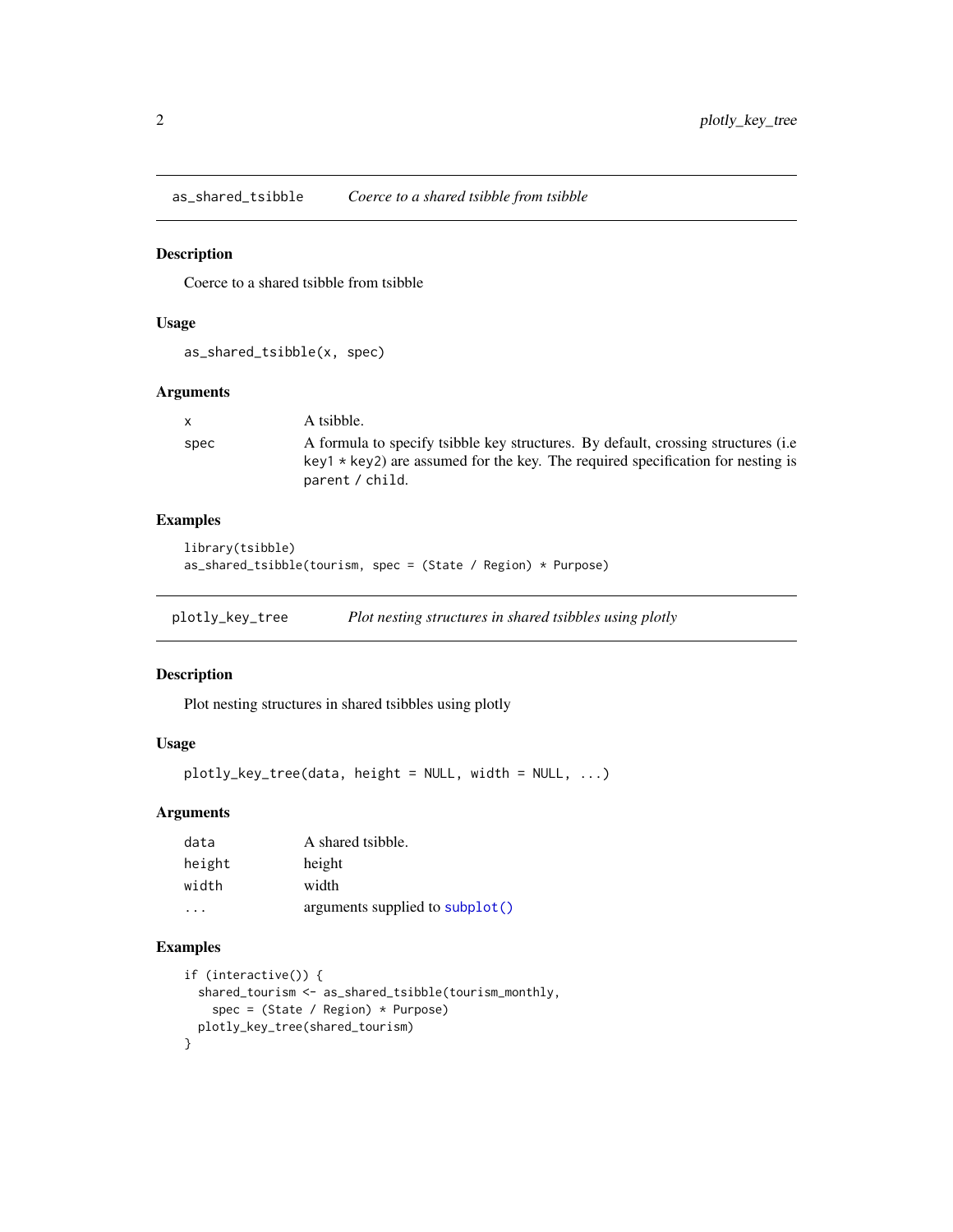<span id="page-2-0"></span>

#### Description

Yearly mean total sunspot number (1700 - 2019)

#### Usage

sunspots2019

#### Format

An object of class tbl\_ts (inherits from tbl\_df, tbl, data.frame) with 320 rows and 2 columns.

#### References

[WDC-SILSO, Royal Observatory of Belgium, Brussels](http://www.sidc.be/silso/datafiles)

#### Examples

data(sunspots2019)

tourism\_monthly *Monthly Australian domestic overnight trips*

#### Description

A dataset containing the monthly overnight trips from 1998 Jan to 2019 Dec across Australia.

#### Usage

tourism\_monthly

#### Format

A tsibble with 80,696 rows and 5 variables:

- Month: Year month (index)
- State: States and territories of Australia
- Region: The tourism regions are formed through the aggregation of Statistical Local Areas (SLAs) which are defined by the various State and Territory tourism authorities according to their research and marketing needs
- Purpose: Stopover purpose of visit:
	- "Holiday"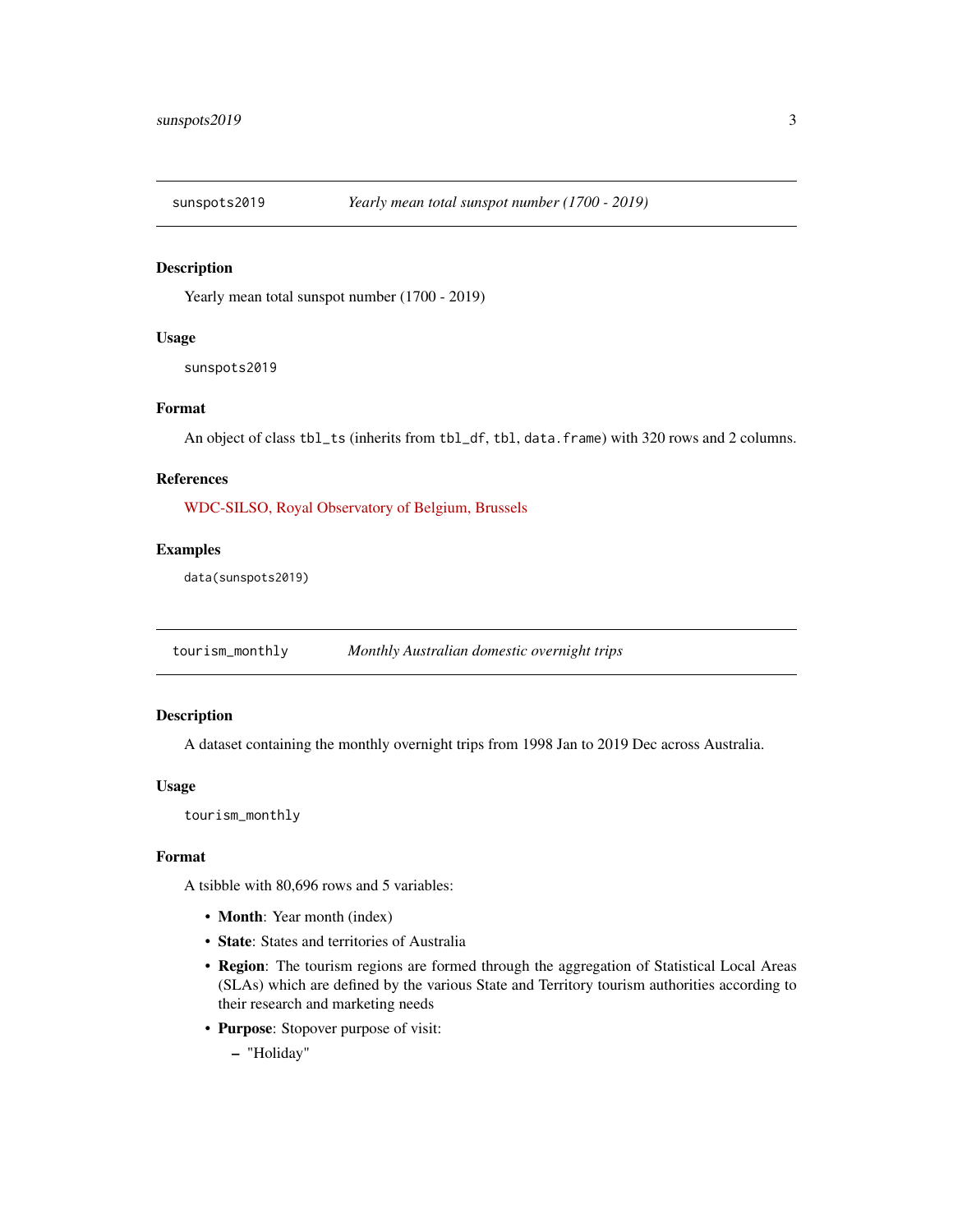- <span id="page-3-0"></span>– "Visiting friends and relatives"
- "Business"
- "Other reason"
- Trips: Overnight trips in thousands

#### References

[Tourism Research Australia](https://www.tra.gov.au)

#### Examples

data(tourism\_monthly)

| tsibble-wrap | A shiny module to easily slice and dice tsibble index for visualising |
|--------------|-----------------------------------------------------------------------|
|              | periodicity                                                           |

#### Description

A pair of UI and server functions: tsibbleWrapUI() and tsibbleWrapServer().

#### Usage

tsibbleWrapUI(id)

tsibbleWrapServer(id, plot, period)

#### Arguments

| id     | A unique shiny id.                                                                                        |
|--------|-----------------------------------------------------------------------------------------------------------|
| plot   | A ggplot or plotly object.                                                                                |
| period | A string passed to lubridate:: period() to specify the minimum seasonal pe-<br>riod, for example "1 day". |

#### Examples

```
if (interactive()) {
 library(tsibble)
 library(dplyr)
 library(shiny)
 library(ggplot2)
 p <- tourism %>%
   filter(Region %in% c("Melbourne", "Sydney")) %>%
   ggplot(aes(x = Quarter, y = Trips, colour = Region)) +geom_line() +
   facet_wrap(~ Purpose, scales = "free_y") +
   theme(legend.position = "none")
```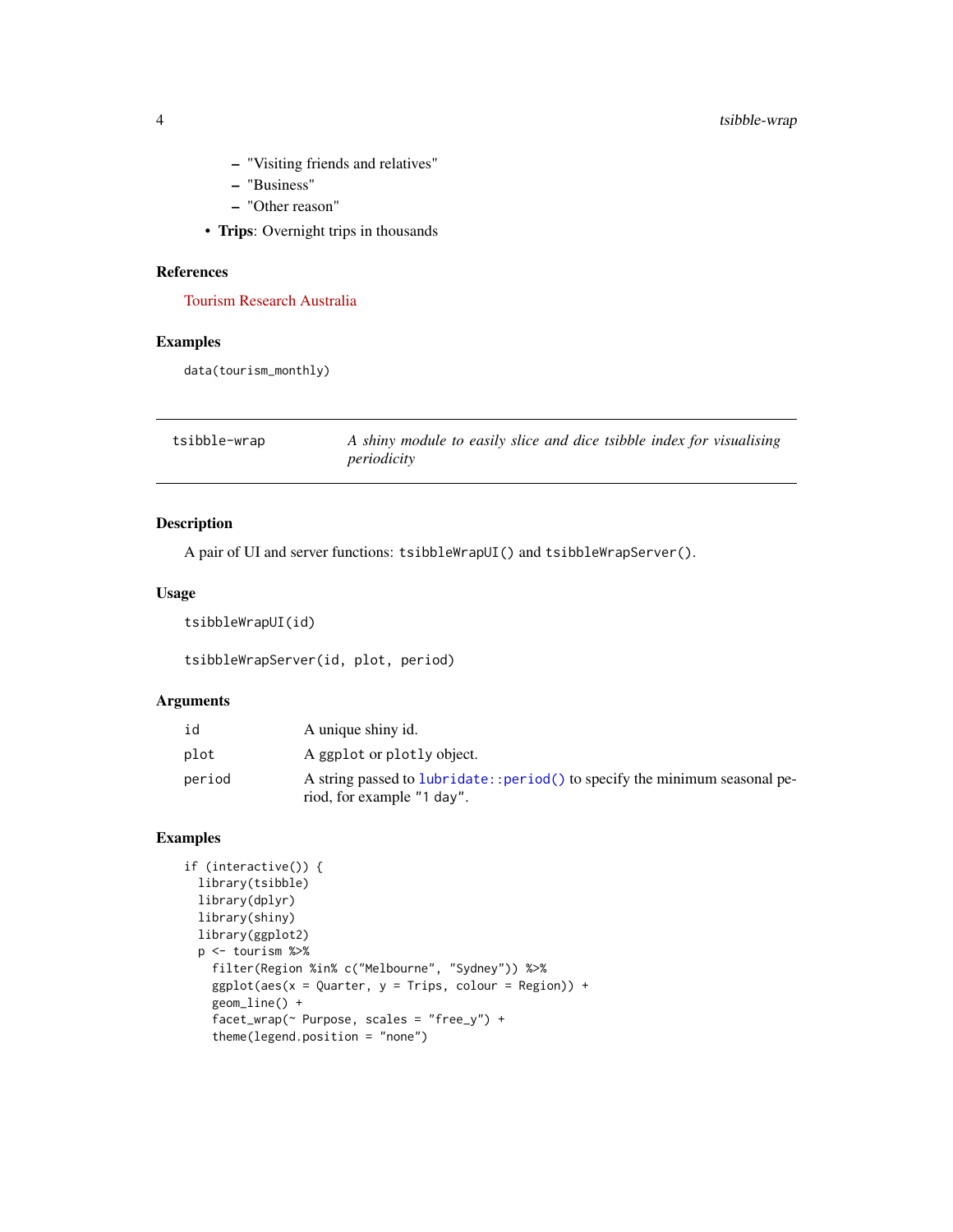```
ui <- fluidPage(tsibbleWrapUI("dice"))
 server <- function(input, output, session) {
   tsibbleWrapServer("dice", p, period = "1 year")
 }
 shinyApp(ui, server)
}
```